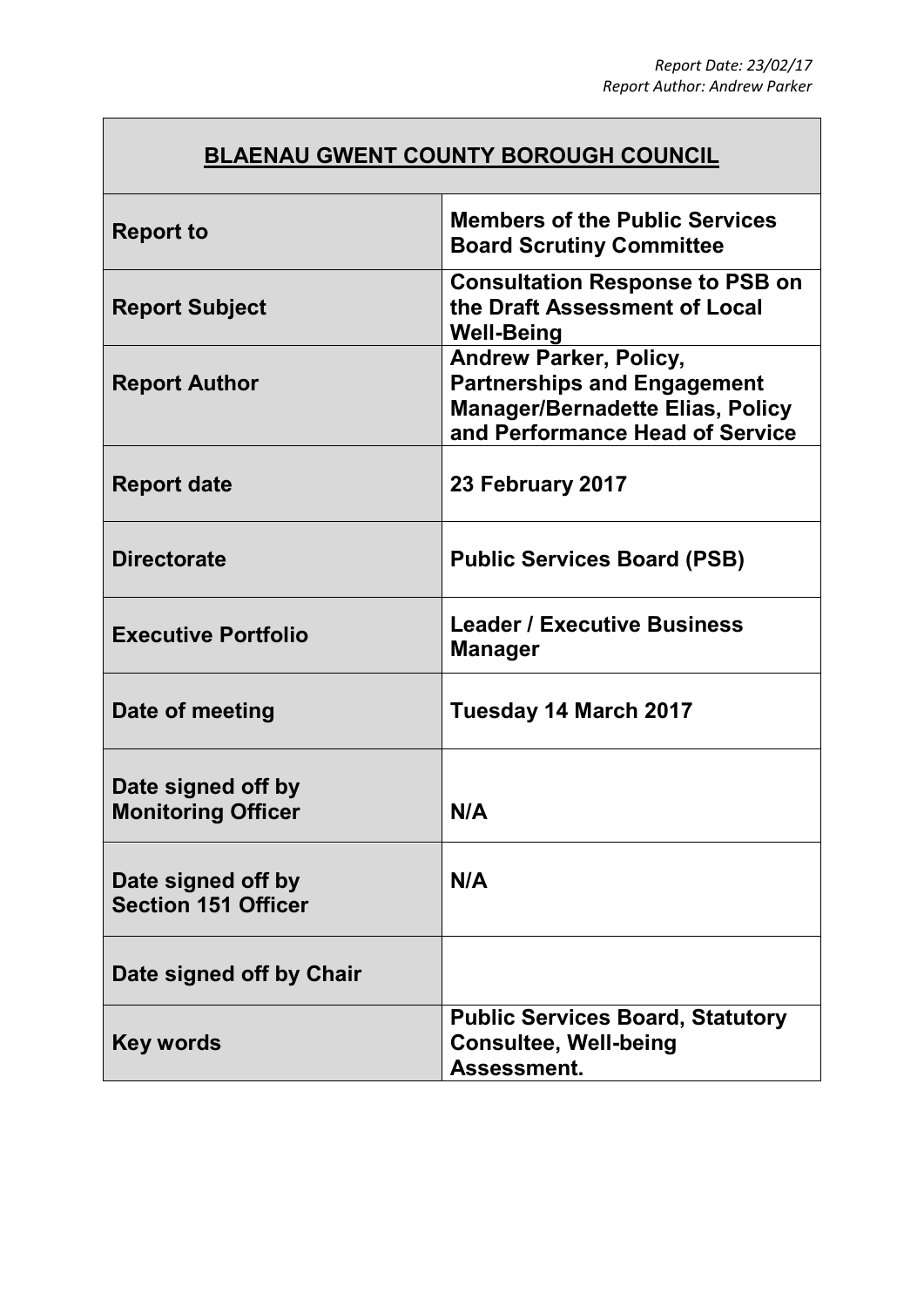# **Report Information Summary**

| 1.                              |                                                                                                                    | <b>Purpose of Report</b>                      |              |                                      |                                                                   |                  |                                |                         |
|---------------------------------|--------------------------------------------------------------------------------------------------------------------|-----------------------------------------------|--------------|--------------------------------------|-------------------------------------------------------------------|------------------|--------------------------------|-------------------------|
| 1.1                             | The purpose of this report is to outline the PSB Scrutiny                                                          |                                               |              |                                      |                                                                   |                  |                                |                         |
|                                 | Committee's proposed response to the Blaenau Gwent Public                                                          |                                               |              |                                      |                                                                   |                  |                                |                         |
|                                 | Service Board as a statutory consultee on the draft assessment of                                                  |                                               |              |                                      |                                                                   |                  |                                |                         |
|                                 | local well-being.                                                                                                  |                                               |              |                                      |                                                                   |                  |                                |                         |
| 2.                              |                                                                                                                    | <b>Scope of the Report</b>                    |              |                                      |                                                                   |                  |                                |                         |
| 2.1                             | This report relates to the statutory requirements for the PSB to                                                   |                                               |              |                                      |                                                                   |                  |                                |                         |
|                                 | consult with the PSB Scrutiny Committee on their draft                                                             |                                               |              |                                      |                                                                   |                  |                                |                         |
|                                 |                                                                                                                    |                                               |              |                                      | assessment of local well-being for Blaenau Gwent.                 |                  |                                |                         |
| 3.                              |                                                                                                                    |                                               |              |                                      | <b>Contribution to the National Well-Being Goals - Detail</b>     |                  |                                |                         |
|                                 | attached as Appendix 1                                                                                             |                                               |              |                                      |                                                                   |                  |                                |                         |
| 4.                              | Recommendation(s) / Endorsement by other groups, e.g.                                                              |                                               |              |                                      |                                                                   |                  |                                |                         |
|                                 | <b>CMT/Committees/Other groups</b>                                                                                 |                                               |              |                                      |                                                                   |                  |                                |                         |
| 4.1                             |                                                                                                                    |                                               |              |                                      | The proposed response was produced following the Public           |                  |                                |                         |
|                                 |                                                                                                                    |                                               |              |                                      | <b>Services Board Scrutiny Committee Statutory Scrutiny</b>       |                  |                                |                         |
|                                 |                                                                                                                    |                                               |              |                                      |                                                                   |                  |                                |                         |
| 4.2                             | Consultation Session on Thursday 23 February 2017.<br>The Statutory Scrutiny Consultation Session recommended that |                                               |              |                                      |                                                                   |                  |                                |                         |
|                                 |                                                                                                                    |                                               |              |                                      |                                                                   |                  |                                |                         |
|                                 | all members of the Public Services Board Scrutiny Committee                                                        |                                               |              |                                      |                                                                   |                  |                                |                         |
|                                 | receive a copy of the Welsh Government Statutory Guidance                                                          |                                               |              |                                      |                                                                   |                  |                                |                         |
| 5.                              | SPSF 3: Collective role (public services boards).<br><b>Recommendation/s for Consideration</b>                     |                                               |              |                                      |                                                                   |                  |                                |                         |
| 5.1                             | To consider the proposed response (Appendix A) and agree an                                                        |                                               |              |                                      |                                                                   |                  |                                |                         |
|                                 |                                                                                                                    |                                               |              |                                      | option to agree or amend the proposed response to submit to the   |                  |                                |                         |
|                                 |                                                                                                                    |                                               |              |                                      |                                                                   |                  |                                |                         |
|                                 |                                                                                                                    |                                               |              |                                      | Blaenau Gwent Public Service Board as part of the formal          |                  |                                |                         |
|                                 |                                                                                                                    |                                               |              |                                      | consultation process on the draft assessment of local well-being. |                  |                                |                         |
|                                 |                                                                                                                    | Why this topic is a priority for the Council? |              |                                      |                                                                   |                  |                                |                         |
| <b>Single</b><br>Integrated     |                                                                                                                    | Corporate<br>Improvement                      | (PMIF)       | <b>Operating</b><br><b>Model</b>     | <b>Transforming</b><br><b>Blaenau Gwent)</b>                      |                  | <b>Relevant</b><br>legislation | <b>Other</b><br>(please |
| Plan                            |                                                                                                                    | Plan (CIP)                                    |              |                                      |                                                                   |                  |                                | state)                  |
| X                               |                                                                                                                    |                                               |              |                                      |                                                                   |                  | Future<br>Generations Act      |                         |
| <b>Reporting Pathway</b>        |                                                                                                                    |                                               |              |                                      |                                                                   |                  |                                |                         |
| <b>Directorate</b>              |                                                                                                                    | Corporate<br><b>Management</b>                | <b>Audit</b> | <b>Democratic</b><br><b>Services</b> | <b>Scrutiny</b>                                                   | <b>Executive</b> | Council                        | <b>Other</b><br>(please |
| <b>Management</b><br>Team (DMT) |                                                                                                                    | Team (CMT)                                    |              | <b>Committee</b>                     |                                                                   |                  |                                | state)                  |
| 2/2/17                          |                                                                                                                    |                                               |              |                                      | 13/2/17                                                           |                  |                                | <b>PSB</b>              |
|                                 |                                                                                                                    |                                               |              |                                      | $23/2/17 -$                                                       |                  |                                |                         |
|                                 |                                                                                                                    |                                               |              |                                      | consultation<br>session                                           |                  |                                |                         |
|                                 |                                                                                                                    |                                               |              |                                      | 14/3/17                                                           |                  |                                |                         |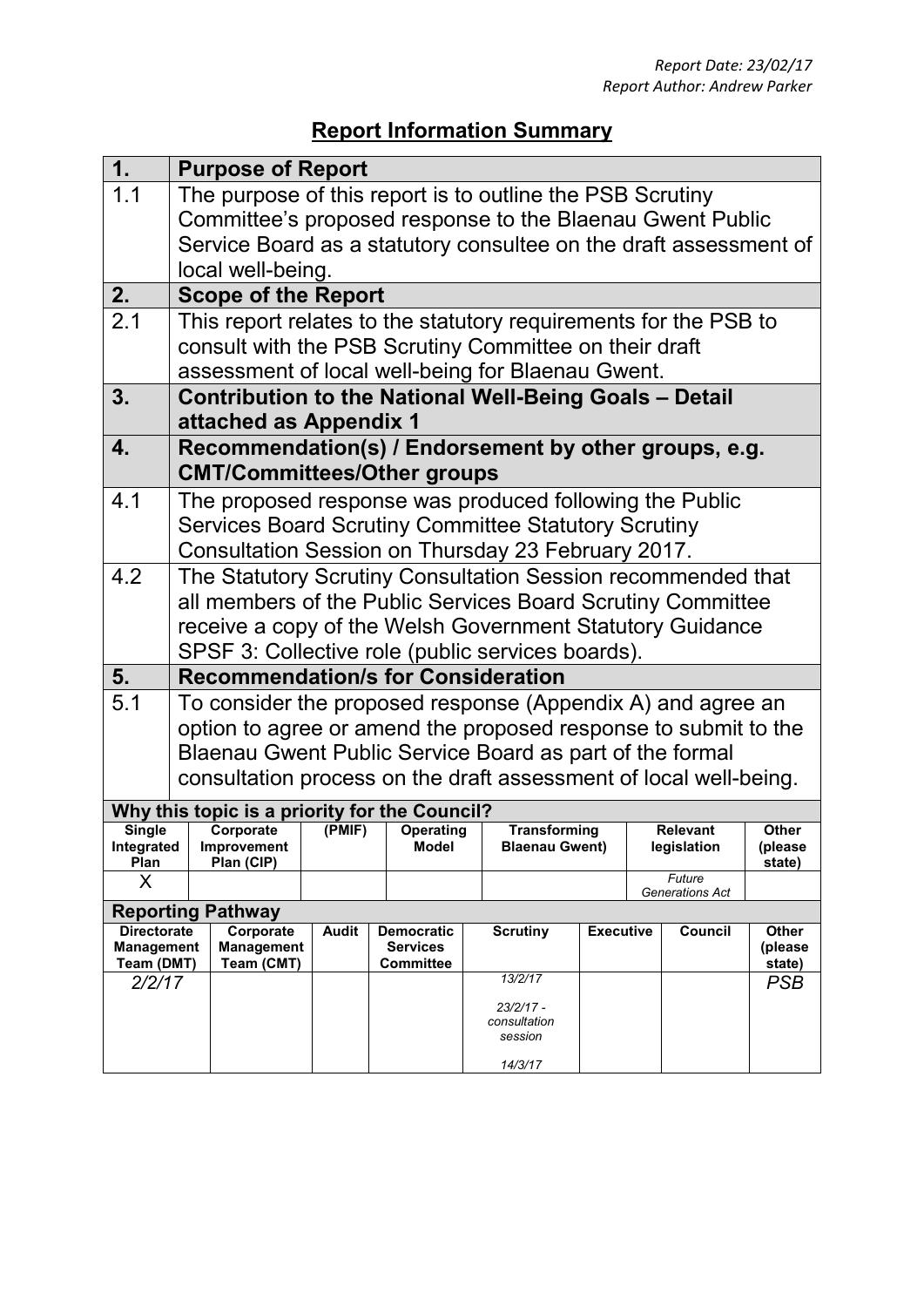### **Main Report**

| 1.               | <b>Background and Context</b>                                                                               |
|------------------|-------------------------------------------------------------------------------------------------------------|
| 1.1              | All PSBs in Wales have a statutory requirement to prepare and                                               |
|                  | publish an assessment of the state of economic, social,                                                     |
|                  | environmental and cultural well-being in its area.                                                          |
| 1.2              | The draft well-being assessment for Blaenau Gwent is a                                                      |
|                  | comprehensive document which looks to satisfy the                                                           |
|                  | requirements set out in the statutory guidance Shared Purpose:                                              |
|                  | Shared Future 3 - Collective role (public services boards).                                                 |
| 1.3              | The PSB Scrutiny Committee on Monday 13 February 2017                                                       |
|                  | agreed to hold a PSB Scrutiny facilitated consultation session in                                           |
|                  | order to receive a presentation on the findings of the draft well-                                          |
|                  | being assessment.                                                                                           |
| 1.4              | The session gave members the opportunity to provide collective                                              |
|                  | feedback as a committee on the draft assessment, with feedback                                              |
|                  | to be collated and presented to the PSB Scrutiny Committee for                                              |
|                  | final sign off on 14 March 2017.                                                                            |
| 1.5              | The consultation session was held on 23 February 2017.                                                      |
|                  | Members of the committee were provided a presentation                                                       |
|                  | covering:                                                                                                   |
|                  | 1. Context - outlining the requirements and providing high-                                                 |
|                  | level information outlined from the statutory guidance on                                                   |
|                  | collective duties for PSB.                                                                                  |
|                  | Getting People Involved – An overview of the 'Blaenau'<br>2.                                                |
|                  | Gwent We Want' engagement programme and its findings.                                                       |
|                  | Draft Assessment – A summary of the overall findings of the<br>3.                                           |
|                  | draft assessment which was put out for formal consultation                                                  |
|                  | by the Public Services Board in February 2017.                                                              |
|                  | 4. Responding to the PSB – A short section summarising the                                                  |
|                  | session and considering the collective response.                                                            |
| 1.6              | Members were specifically asked to consider the process of                                                  |
|                  | developing the draft assessment and the content of the summary                                              |
|                  | information presented, with a focus on responding to the PSB as<br>part of the formal consultation process. |
| 2.               | <b>Performance Evidence and Information</b>                                                                 |
| $\overline{2.1}$ | The expectation is that an assessment will use a broad range of                                             |
|                  | evidence sources to help assess the state of well-being, for                                                |
|                  | example, census and statistical data; academic research; and                                                |
|                  | evidence which captures people's opinions and perceptions (the                                              |
|                  | story behind the data).                                                                                     |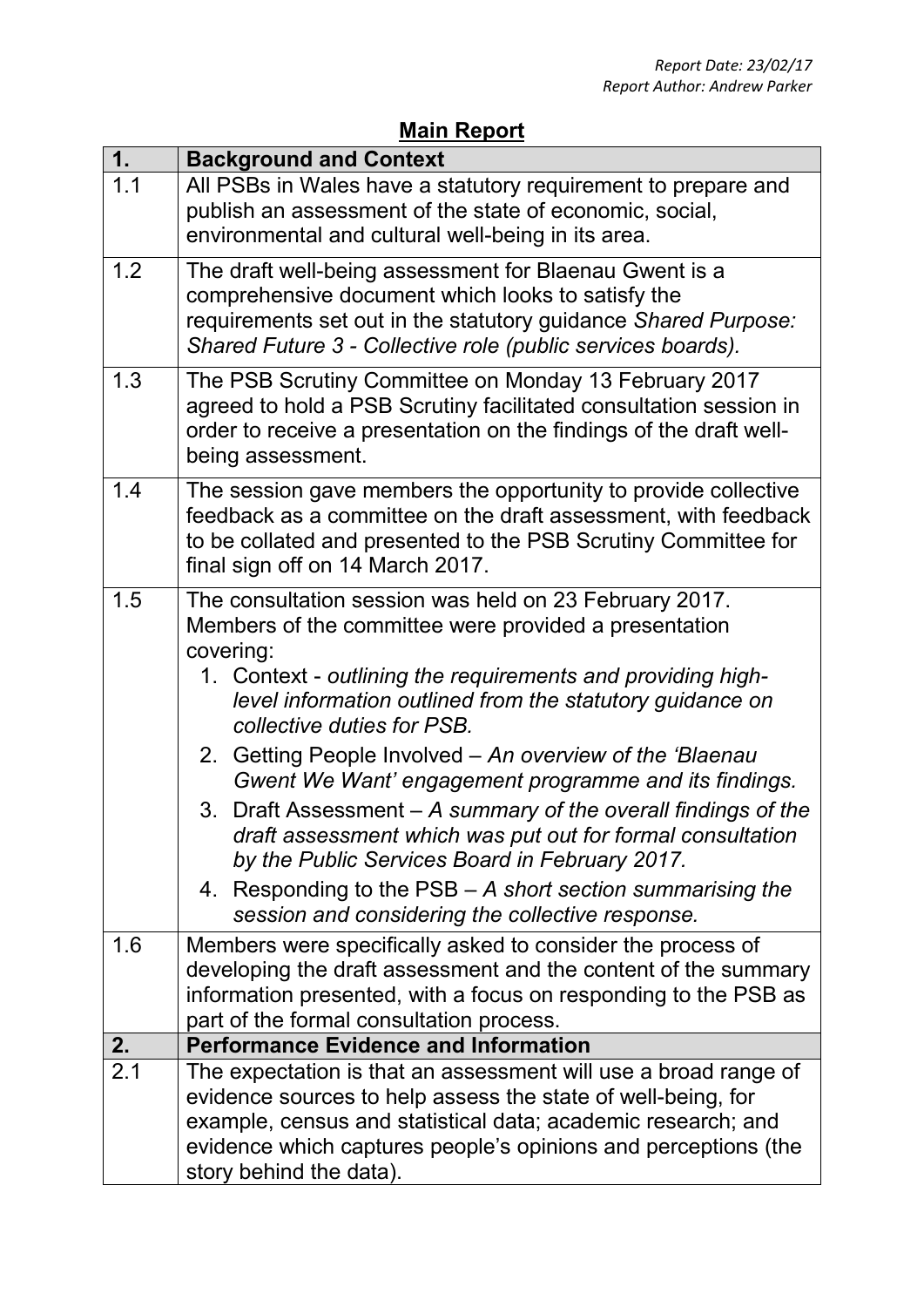| 2.2 | All PSB Scrutiny Committee elected members were invited to the<br>session which was held on Thursday 23 February 2017.                                                                                                                                                                       |
|-----|----------------------------------------------------------------------------------------------------------------------------------------------------------------------------------------------------------------------------------------------------------------------------------------------|
| 3.  | <b>Risk Implications</b>                                                                                                                                                                                                                                                                     |
| 3.1 | Failure to carry out a statutory consultation on the draft local<br>well-being assessment would lead to the PSB not complying<br>with the collective duties set out in the well-being of Future<br>Generations (Wales) Act 2015.                                                             |
| 4.  | <b>Financial Implications</b>                                                                                                                                                                                                                                                                |
| 4.1 | There are no direct financial implications relating the statutory<br>consultation response.                                                                                                                                                                                                  |
| 5.  | <b>Staffing/Workforce Development Implications</b>                                                                                                                                                                                                                                           |
| 5.1 | The draft assessment has been developed collaboratively with<br>representatives from PSB partners. Furthermore, regional<br>collaborative work on drafting the assessment was carried out<br>via the Gwent Strategic Well-being Assessment Group.                                            |
| 6.  | <b>Options for Consideration</b>                                                                                                                                                                                                                                                             |
| 6.1 | Option 1 (preferred option) - Members agree the proposed<br>response drafted from PSB Scrutiny facilitated consultation<br>session as the consultation response to the Blaenau Gwent<br>Public Services Board on the draft well-being assessment<br>(Appendix A).                            |
| 6.2 | <b>Options 2 - Members provide further comments and agree to</b><br>amend the proposed response drafted from PSB Scrutiny<br>facilitated consultation session as the consultation response to<br>the Blaenau Gwent Public Services Board on the draft well-being<br>assessment (Appendix A). |
| 7.  | <b>Impact Assessment Against Proposals / Options</b>                                                                                                                                                                                                                                         |
| 7.1 | Thinking for the long term<br>The draft well-being assessment outlines future trends<br>information and feedback from public engagement on what<br>people consider would make the area a better place for the<br>future.                                                                     |
| 7.2 | <b>Taking an integrated approach</b><br>The draft well-being assessment follows an approach of<br>considering the evidence gathered under the broad heading<br>linked to sustainable development pillars <i>i.e.</i> economic, social,<br>cultural and environment issues.                   |
| 7.3 | Taking a preventative approach<br>$\bullet$<br>The draft well-being assessment focuses on a situational<br>analysis which will support the PSB to prioritise which issues it                                                                                                                 |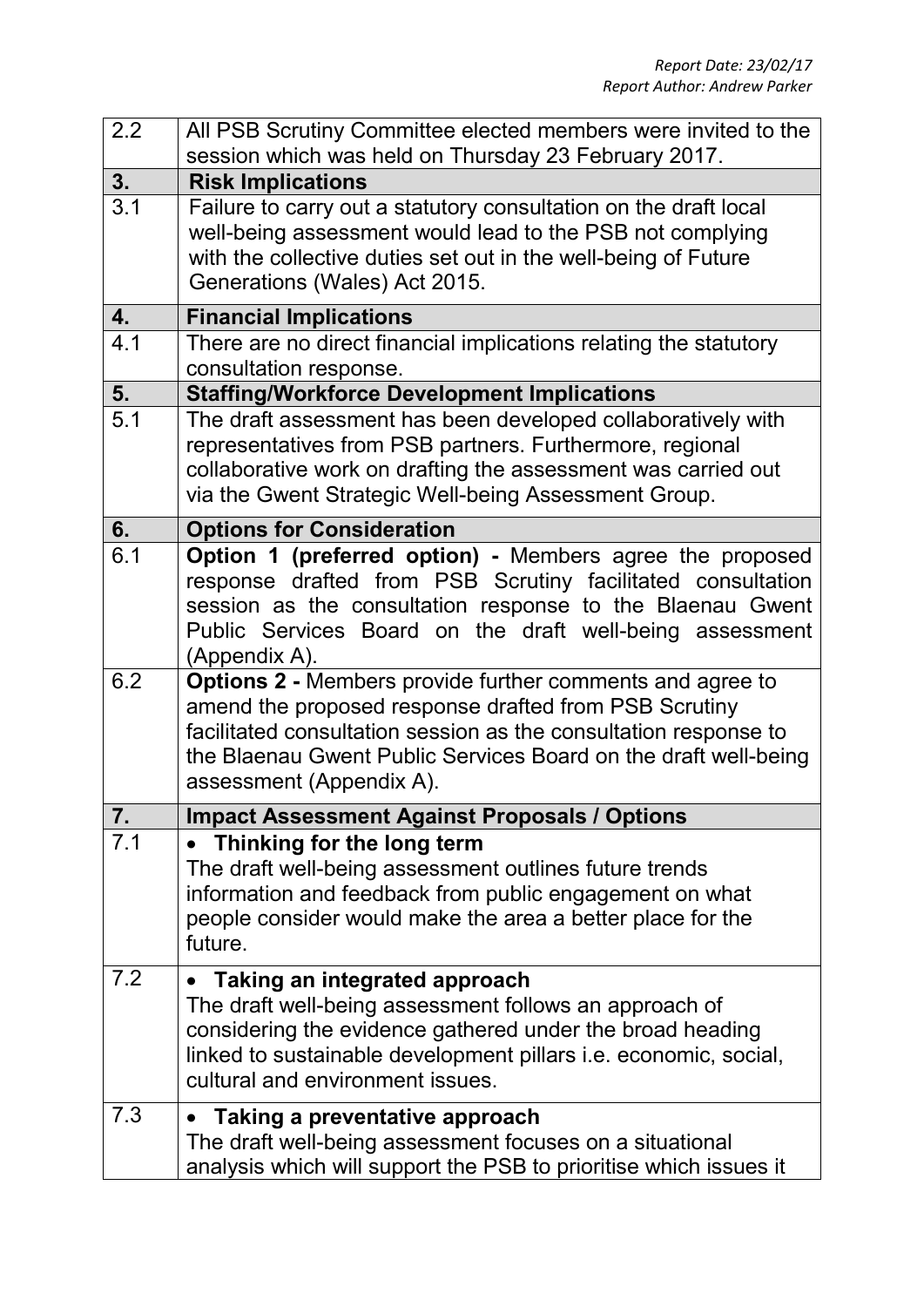|     | will focus on as part of its Well-being Plan. Following the<br>prioritisation further work will be considered to understand the<br>appropriate approaches to tackling the issues identified.                                                                                                                                                                                                                                                                                                                                                                                                                                                                     |
|-----|------------------------------------------------------------------------------------------------------------------------------------------------------------------------------------------------------------------------------------------------------------------------------------------------------------------------------------------------------------------------------------------------------------------------------------------------------------------------------------------------------------------------------------------------------------------------------------------------------------------------------------------------------------------|
| 7.4 | Collaborating<br>$\bullet$<br>The draft well-being assessment has been developed using a<br>collaborative approach with involvement from a variety of partner<br>organisations.                                                                                                                                                                                                                                                                                                                                                                                                                                                                                  |
| 7.5 | • Involvement<br>The Blaenau Gwent We Want engagement programme has<br>been fundamental in the development of the draft well-being<br>assessment, with feedback being incorporated into the<br>document.                                                                                                                                                                                                                                                                                                                                                                                                                                                         |
| 7.6 | <b>Equality Impact Assessment (EQIA)</b><br>Equality and Human Rights are specifically identified as key<br>consideration in the statutory guidance Shared Purpose: Shared<br>Future 3 - Collective role (public services boards). As a<br>consequence, the draft assessment contains relevant statistical<br>information taking into consideration the protected<br>characteristics. Furthermore, The Blaenau Gwent We Want<br>engagement programme has specifically considered<br>engagement with those from protected characteristics, as well as<br>identifying further opportunities to engage more effectively in the<br>well-being process in the future. |
| 8.  | <b>Conclusion</b>                                                                                                                                                                                                                                                                                                                                                                                                                                                                                                                                                                                                                                                |
| 8.1 | Consultation of the draft assessment of well-being for an area is<br>a fundamental process to ensure that consideration is given to<br>the findings of this important document.                                                                                                                                                                                                                                                                                                                                                                                                                                                                                  |
| 8.2 | As a statutory consultee of the draft assessment the Public<br>Services Board Scrutiny Committee the proposed response<br>drafted following the PSB Scrutiny Session on 23 February 2017<br>will ensure that the committee has taken the opportunity to<br>comment on the draft assessment to ensure that the document is<br>appropriate for the PSB to consider to help set appropriate<br>priorities for the future of the area.                                                                                                                                                                                                                               |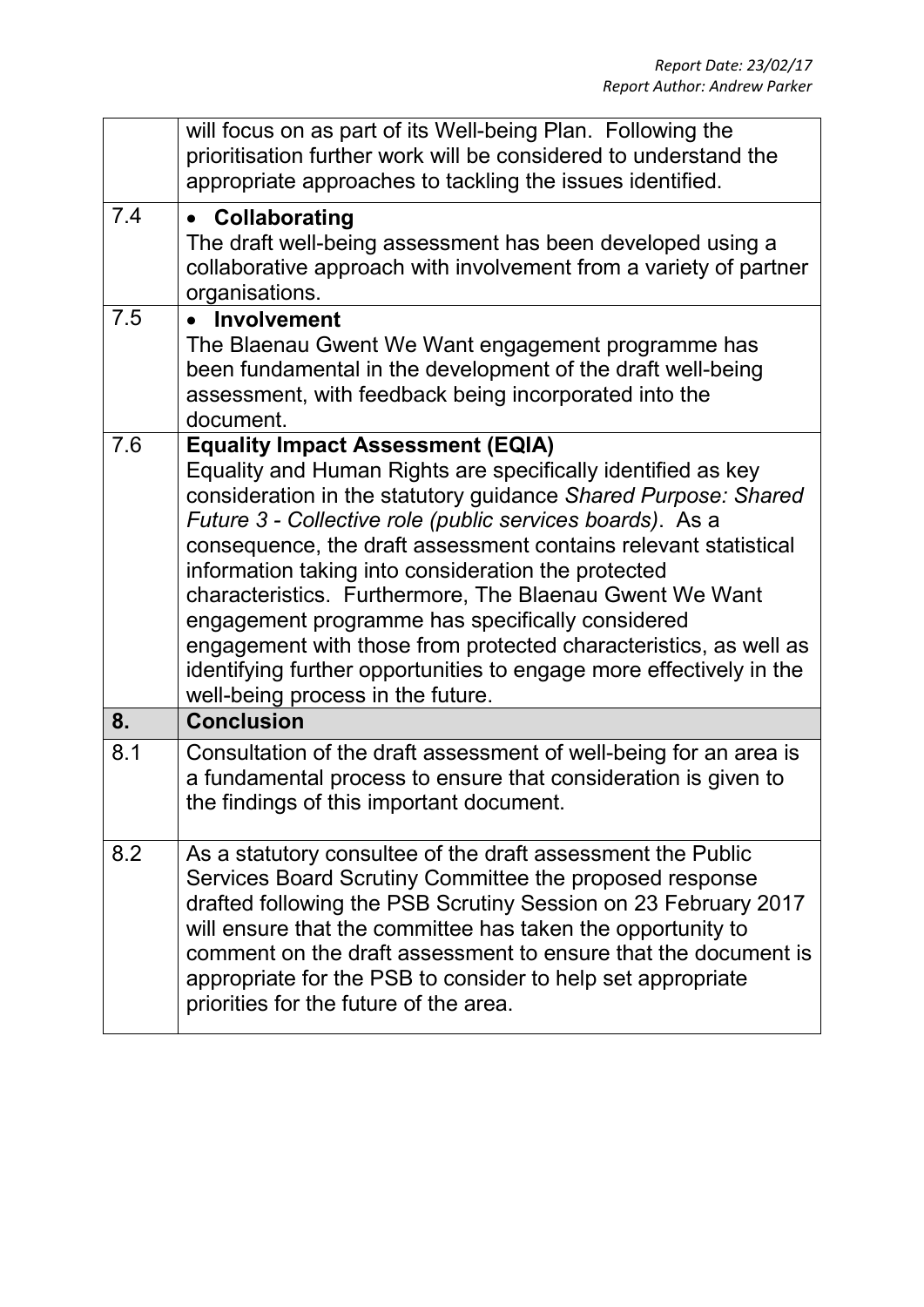Appendix 1

| Assess how well your project / activity will result in multiple benefits for our communities and contribute to the national well-being goals.                                                                                                                                                                                                                                                                                                                                            |                                                                                                                                                    |                                                                                                                                                                |  |  |  |
|------------------------------------------------------------------------------------------------------------------------------------------------------------------------------------------------------------------------------------------------------------------------------------------------------------------------------------------------------------------------------------------------------------------------------------------------------------------------------------------|----------------------------------------------------------------------------------------------------------------------------------------------------|----------------------------------------------------------------------------------------------------------------------------------------------------------------|--|--|--|
| Description of the Well-being goals                                                                                                                                                                                                                                                                                                                                                                                                                                                      | How will your project / activity deliver benefits<br>to our communities under the national well-<br>being goals?                                   | Is there anyway to maximise the benefits or<br>minimise any negative impacts to our<br>communities (and the contribution to the<br>national well-being goals)? |  |  |  |
| A prosperous Wales<br>An innovative, productive and low carbon society<br>which recognises the limits of the global<br>environment and therefore uses resources<br>efficiently and proportionately (including acting on<br>climate change); and which develops a skilled and<br>well-educated population in an economy which<br>generates wealth and provides employment<br>opportunities, allowing people to take advantage of<br>the wealth generated through securing decent<br>work. | The Well-being Assessment is a fundamental<br>process for the PSB and contains key information<br>on the economy of Blaenau Gwent.                 | N/A                                                                                                                                                            |  |  |  |
| <b>A resilient Wales</b><br>A nation which maintains and enhances a<br>biodiverse natural environment with healthy<br>functioning ecosystems that support social,<br>economic and ecological resilience and the<br>capacity to adapt to change (for example climate<br>change).                                                                                                                                                                                                          | The Well-being Assessment is a fundamental<br>process for the PSB and contains key information<br>on the environment of Blaenau Gwent.             | N/A                                                                                                                                                            |  |  |  |
| A healthier Wales<br>A society in which people's physical and mental<br>well-being is maximised and in which choices and<br>behaviours that benefit future health are<br>understood.                                                                                                                                                                                                                                                                                                     | The Well-being Assessment is a fundamental<br>process for the PSB and contains key information<br>on the health of the populatin in Blaenau Gwent. | N/A                                                                                                                                                            |  |  |  |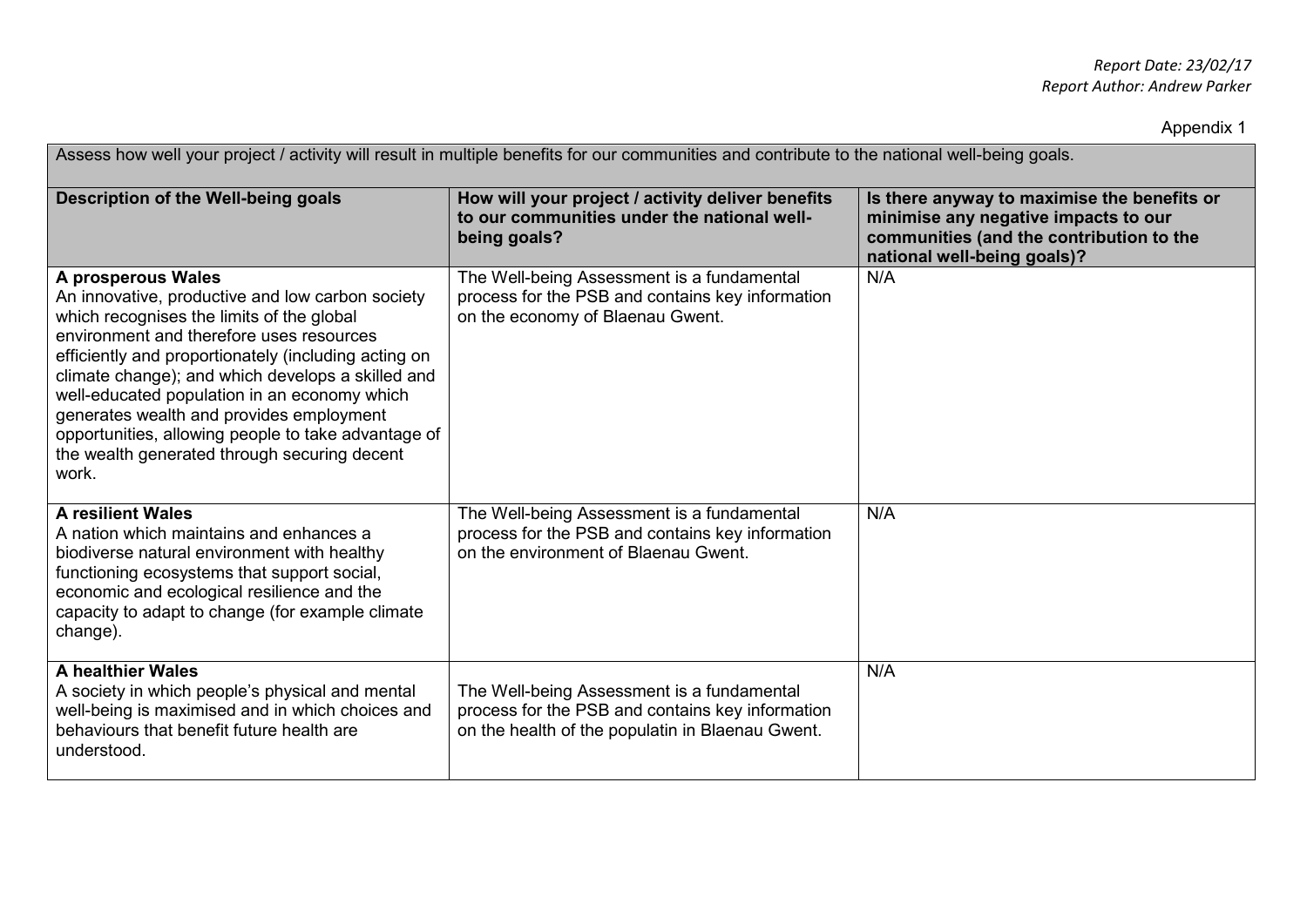| Description of the Well-being goals                                                                                                                                                                                                                                 | How will your project / activity deliver benefits<br>to our communities under the national well-<br>being goals?                                                                                                                                                                                                                                                                                                                 | Is there anyway to maximise the benefits or<br>minimise any negative impacts to our<br>communities (and the contribution to the<br>national well-being goals)? |
|---------------------------------------------------------------------------------------------------------------------------------------------------------------------------------------------------------------------------------------------------------------------|----------------------------------------------------------------------------------------------------------------------------------------------------------------------------------------------------------------------------------------------------------------------------------------------------------------------------------------------------------------------------------------------------------------------------------|----------------------------------------------------------------------------------------------------------------------------------------------------------------|
| A more equal Wales<br>A society that enables people to fulfil their potential<br>no matter what their background or circumstances<br>(including their socio economic background and<br>circumstances).                                                              | The Well-being Assessment is a fundamental<br>process for the PSB and contains key information<br>on the social factors of people in Blaenau Gwent.<br>Furthermore, the process is subject to<br>consideration relating to the Equality and Human<br>Rights which is specifically identified as key<br>consideration in the statutory guidance Shared<br>Purpose: Shared Future 3 - Collective role (public<br>services boards). | N/A                                                                                                                                                            |
| A Wales of cohesive communities Attractive.<br>viable, safe and well-connected communities.                                                                                                                                                                         | The Well-being Assessment is a fundamental<br>process for the PSB and contains key information<br>on the community safety and cohesion issues in<br><b>Blaenau Gwent.</b>                                                                                                                                                                                                                                                        | N/A                                                                                                                                                            |
| A Wales of vibrant culture and thriving Welsh<br>language<br>A society that promotes and protects culture,<br>heritage and the Welsh language, and which<br>encourages people to participate in the arts, and<br>sports and recreation.                             | The Well-being Assessment is a fundamental<br>process for the PSB and contains key information<br>on the areas culture, heritage and Welsh language<br>usage.<br>There has been limited feedback from participants<br>through the medium of Welsh for the first two<br>phases of the engagement processes.                                                                                                                       | N/A                                                                                                                                                            |
| A globally responsible Wales<br>A nation which, when doing anything to improve<br>the economic, social, environmental and cultural<br>well-being of Wales, takes account of whether<br>doing such a thing may make a positive<br>contribution to global well-being. | The Well-being Assessment is a fundamental<br>process for the PSB and outlines some key findings<br>relating to how Blaenau Gwent is globally<br>responsible.                                                                                                                                                                                                                                                                    | N/A                                                                                                                                                            |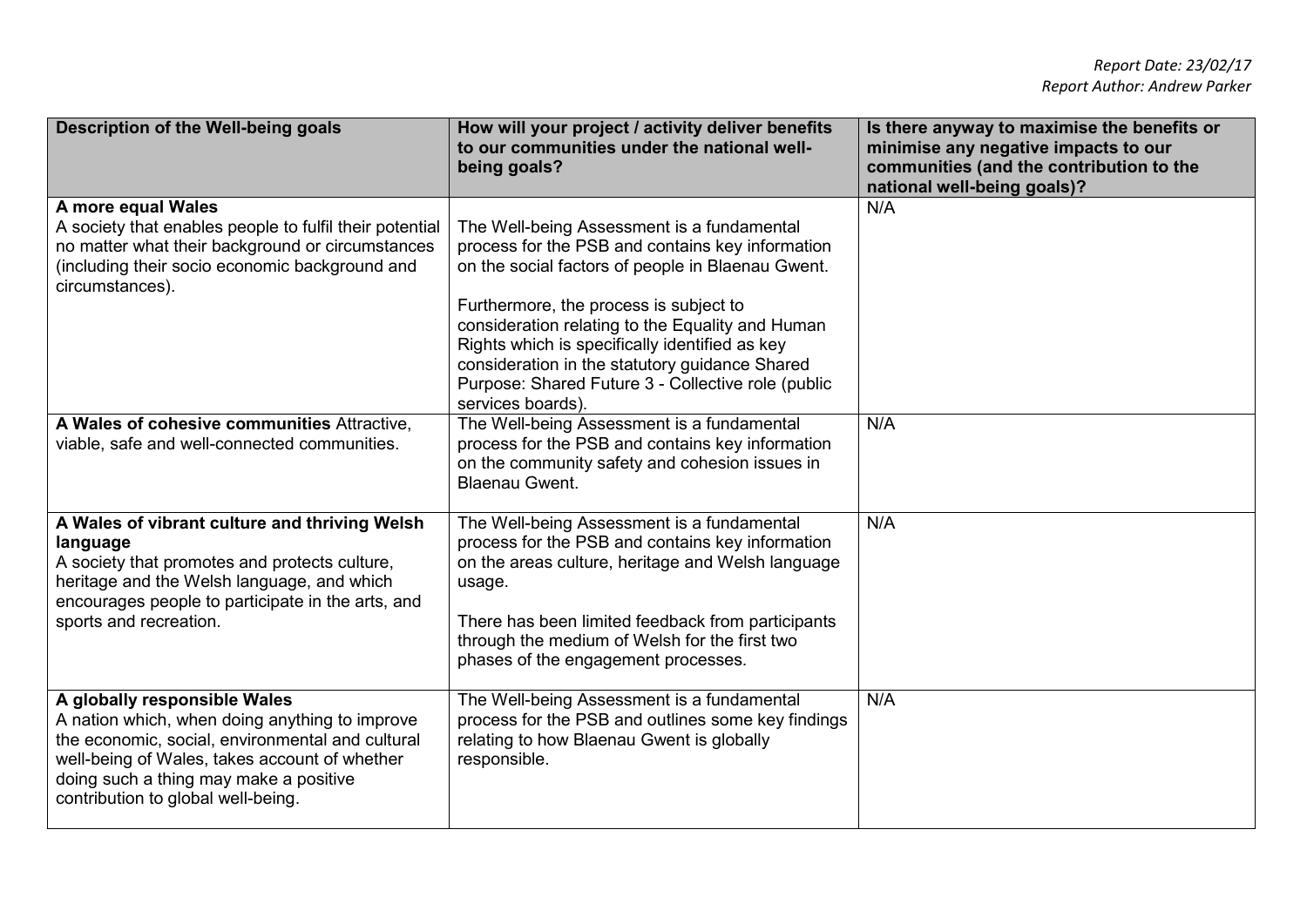### **Appendix A**

## **Proposed Public Services Board Scrutiny Committee statutory consultation response on Blaenau Gwent's Public Services Board draft Well-being Assessment.**

Public Services Board Scrutiny Committee welcomes the opportunity to comment on Blaenau Gwent's Public Services Board draft Well-being Assessment as part of the statutory consultation process set out within the Well-being of Future Generations (Wales) Act.

The collective response has been drafted following a Public Services Board Scrutiny Committee Statutory Consultation session held on Thursday 23<sup>rd</sup> February 2017 which gave members the opportunity to provide feedback on the draft Well-being Assessment summary information.

During the session, members' responses were framed around the following two areas of focus:-

- **Process**  The process undertaken by the Public Services Board to develop the draft assessment;
- **Content**  The content of the summary information presented**.**

Furthermore, the session identified number general statements that related to the well-being planning process.

### **Process of Developing the Assessment**

Overall, the process undertaken by the PSB to develop the draft well-being assessment was effective and takes into account the consideration of Welsh Government's statutory guidance '*Shared Purpose: Shared Delivery – Collective Role (public services boards)*' (SPSF 3).

### **Involvement**

PSB can consider further strengthening of the process in relation to 'involvement', one of the five ways of working which public services boards are required to take account of when applying the sustainable development principle. The PSB should consider how it can further promote the Blaenau Gwent We Want Engagement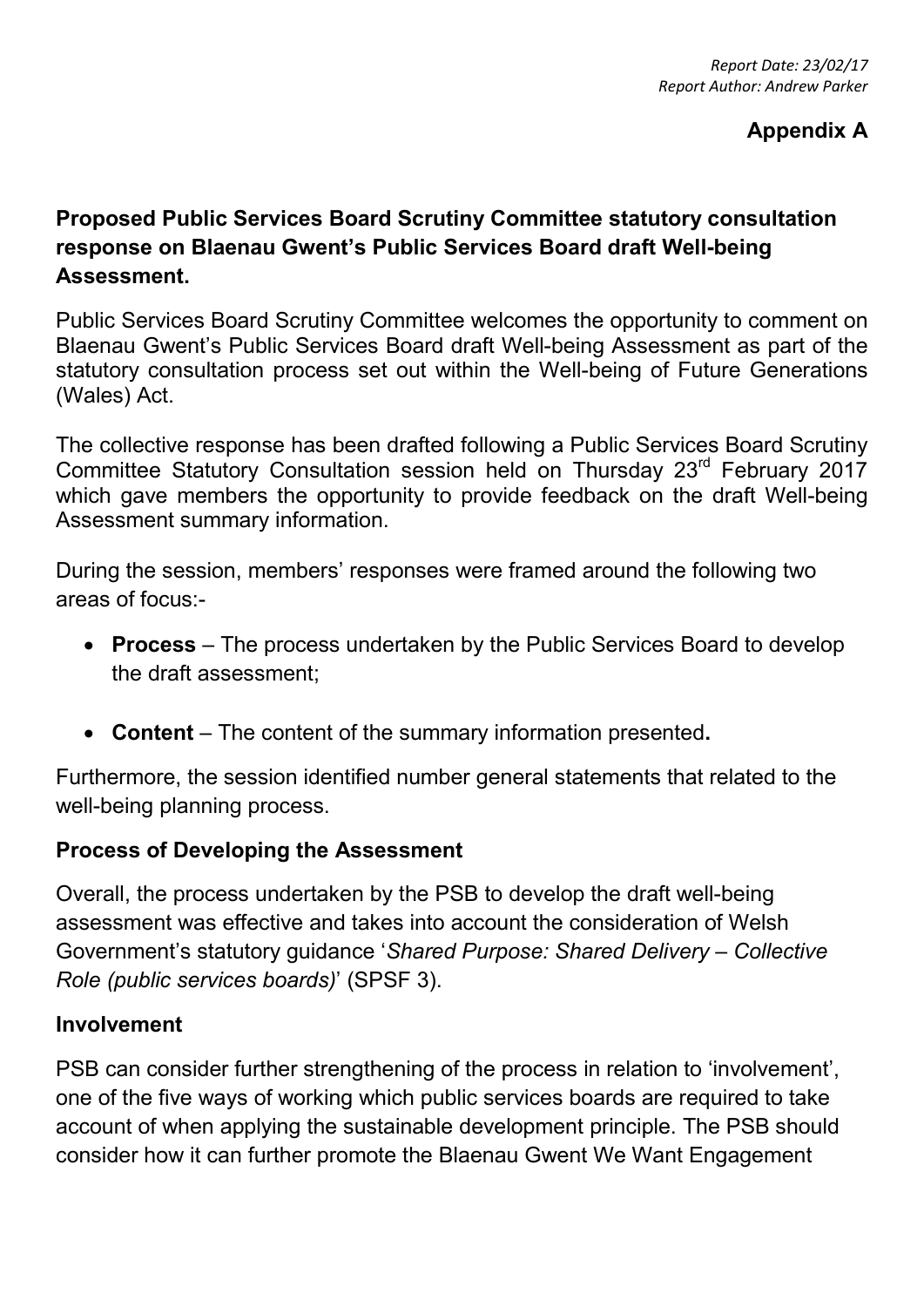programme via appropriate mechanisms, to ensure that opportunities to involve a diversity of the population is maximised.

Specific emphasis should be placed on elected members playing an active role in supporting and championing the engagement programme within their local communities.

### **Content of the Assessment**

Overall, the content within the draft Well-being Assessment for Blaenau Gwent is comprehensive and provides an appropriate analysis of the state of well-being for the area.

**Geographies -** The assessment identifies communities which are relevant to the local area, with the 'neighbourhood areas' comprising of existing electoral wards. Furthermore, where appropriate data is presented to lower geographic levels which 'nest' within the existing geographical boundaries.

Building on this existing practice, analysing data at a low geographical level should be continued to ensure that 'pockets' within our neighbourhood areas are effectively identified for appropriate targeted interventions.

Consideration should be given to how well-being objectives will be set i.e. would they be applied across the whole of Blaenau Gwent, or would there be specific wellbeing objectives targeted to focus on small areas where there are greater needs as identified via the well-being assessment and further analysis.

## **General Comments relating to Well-being Planning**

As well as the specific comments relating to the assessment noted above, the following general statements were made.

**Aligning well-being planning with existing strategies and programmes –** It will be important that the developing Blaenau Gwent well-being plan is effectively aligned to existing national, regional and local strategies and programmes. This will ensure that opportunities to increase the well-being of the local area is maximised. Specifically noted was the City Deal: Cardiff Capital Region. Also, noted were opportunities highlighted in regeneration and land use plans (LDP) already agreed for the Blaenau Gwent area.

**Evaluating existing programmes and interventions –** Further work is required to assess the effectiveness of existing programmes currently operating in the area and what contribution they make towards achieving well-being. Specifically noted were